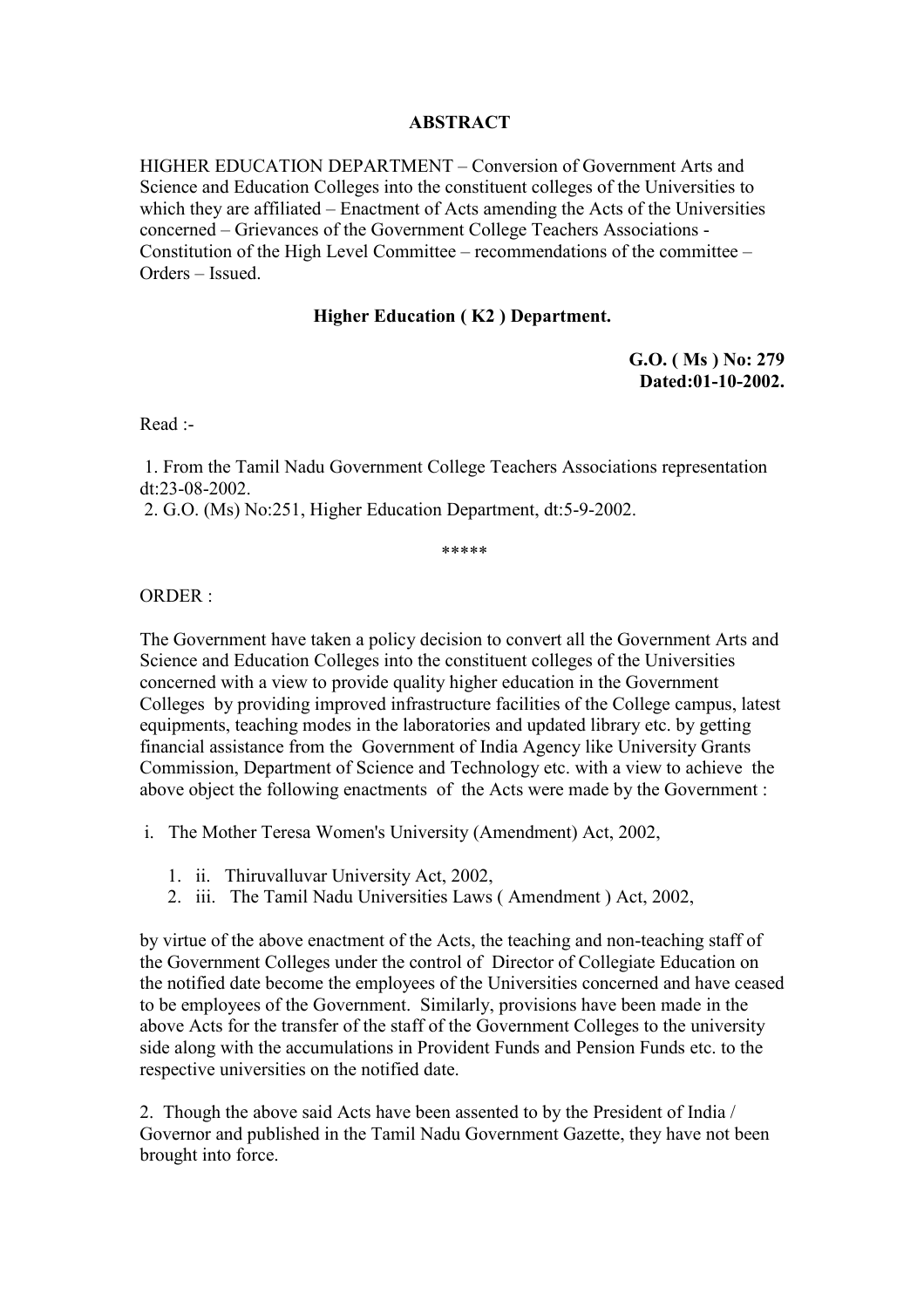3. Consequent on the enactment of the Acts referred to in Para 1 read above, the Government have received representations from the Government College Teachers Associations raising the following issues :-

 a) to continue their status as Government servants, even after their transfer to the constituent colleges of the university,

 b) to continue the arrangement of payment of salary by the Government even after their transfer to the constituent colleges of the university,

 c) the pension benefits shall be continued to be borne and disbursed by the Government even after their transfer to the constituent colleges of the university,

 4. The Government constituted a Committee in the G.O. 2nd read above under the Chairmanship of the Chief Secretary to Government to examine the grievance of the Government college Teachers Associations. Accordingly, the Committee met on 12-9-2002 and 26-9-2002, to took into consideration that the Associations have not responded to the invitation extended to them to come and make oral representations, deliberated on the various issues pertaining to the transfer of Government colleges as constituent colleges in the light of the earlier representations of the Government College Teachers Associations and also the fact that all the three enactments namely (1) The Mother Teresa Women's University (Amendment) Act, 2002, (2) Thiruvalluvar University Act, 2002 and (3) The Tamil Nadu Universities Laws (Amendment) Act, 2002 have been duly assented to by the President of India or the Governor of Tamil Nadu, as the case may be, and made the following observations and recommendations:-

 i. The existing teaching and non-teaching staff of the constituent colleges of the Universities concerned (erstwhile Government colleges) on the notified date may continue to be Government servants for the purpose of regulating the service condition of drawal of panel, promotion to the higher posts, drawal of pay and allowances, age of retirement and settlement of terminal benefits even after their transfer as constituent colleges of the Universities.

 ii. Though the existing staff of the Government colleges may continue to be Government servants even after the transfer of the colleges to the Universities concerned, the administrative and academic control over the staff of the constituent colleges may be with the Universities concerned through the statutes to be framed by the University in consultation with the Government. The relevant Acts may be amended appropriately providing for this recommendation and the recommendation (i) above which are in the nature of transitory provisions for meeting the requests of the teachers associations.

 iii. The Principals of the colleges may continue to be drawing officers for drawing the pay and allowances of the teaching and non-teaching staff transferred to the constituent colleges and the present procedure such drawal may be continued.

 iv. The Director of Collegiate Education may continue to be responsible for the financing budgeting and enforcing the financial discipline of the constituent colleges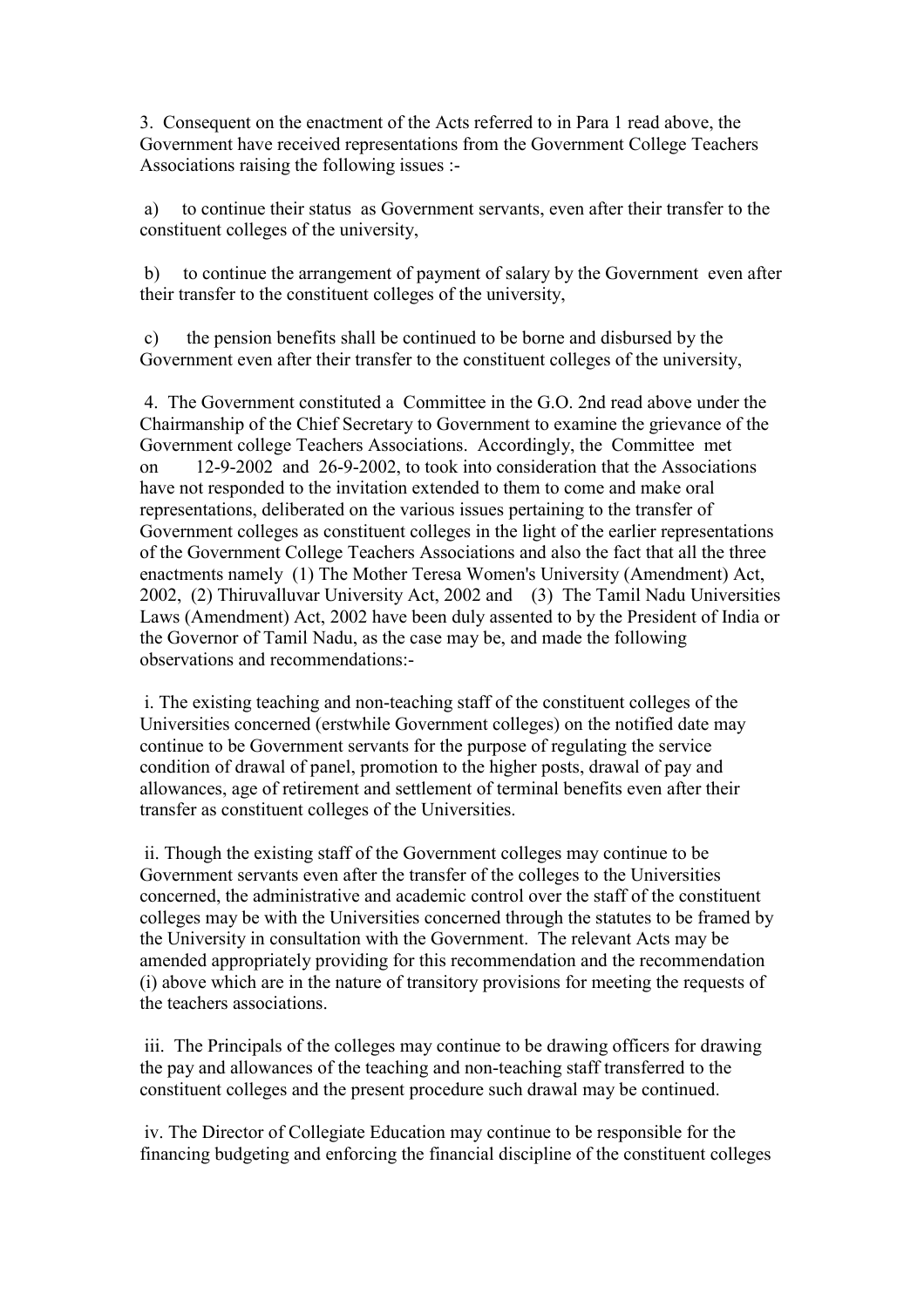(erstwhile Government colleges) of the various Universities in respect of the incumbents transferred from the Government colleges.

1. v. The regulation of the GPF and pension and terminal benefits of all the teaching and non-teaching staff of the constituent colleges of the Universities concerned transferred from the Government colleges may continue to be administered by the Government, following the existing procedures.

 vi. Regarding the service conditions governing the promotions of the transferred Government College teaching and non-teaching staff of the constituent colleges of the Universities concerned(erstwhile Government colleges), the Director of Collegiate Education may continue to be the officer for drawal of panel for promotions to the higher post to the various teaching and non-teaching posts of the constituent colleges of the universities concerned by treating all the transferred teaching and non-teaching staff of the constituent colleges of all the universities as one unit .

 vii. The present procedure for promotion to the post of Joint Director of Collegiate Education from among the Principals and to the Post of Director of Collegiate Education from among the Principals and Joint Directors may be continued.

 viii. The vacancy position in the constituent colleges will be reviewed by the Government annually and due action will be taken by the Government.

 ix. As regards the students admission in the constituent colleges, the present procedure of admitting the students adhering to communal reservation will be continued as provided for in the relevant Acts and in the Government orders in the matter.

 x. The existing scholarship schemes available to BC, MBC and SC/ST students will continue to be available to them even after the Government Colleges become constituent colleges of the affiliating universities. The Government may ensure that the students belonging to BC, MBC and SC/ST communities will not face any hardship towards payments of fees in the constituent colleges.

 xi. Access of Higher Education to Women Students will not be affected in any manner consequent on the conversion of the Government Colleges into the constituent colleges.

 xii. As regards the tuition fees of the students in the constituent colleges, now there is no proposal for the increase consequent on the conversion of the Government colleges into the constituent colleges of the universities concerned.

 xiii. Necessary action may be taken for issuing necessary amendment to the Tamil Nadu State Service Rules governing the Directorate of Collegiate Education and the three enactments namely (1) The Mother Teresa Women's University (Amendment) Act, 2002, (2) Thiruvalluvar University Act, 2002 and (3) The Tamil Nadu Universities Laws (Amendment) Act, 2002.

5. The Government have examined the report of the committee constituted the G.O. 2nd read above. In its report the committee has outlined that,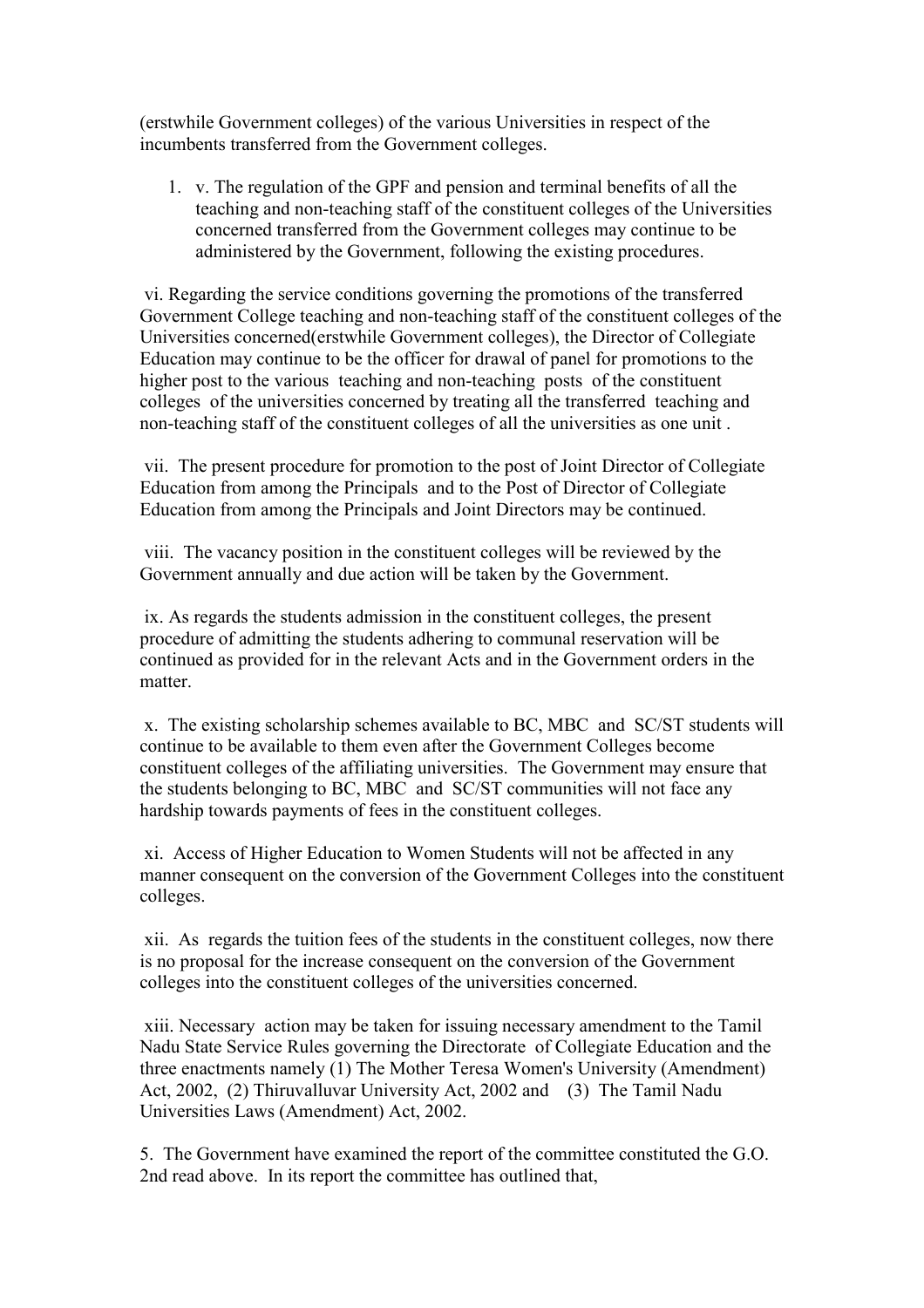(i) the present move by the Government to transfer the Government colleges to the Universities is the next step in the evolutionary process of development and it gives a higher status to these colleges. It is also expected that the move will provide a closer association with the expertise available in the Universities leading to an opportunity to get larger amounts of development and research grants from various Central Government sources. In due course these colleges may become model colleges for others to follow.

 (ii) The move to transfer the Government colleges to the Universities is expected to lead to an upgradation of these colleges in order to meet the challenge of globalization.

 (iii) The present move to transfer the Government colleges to the Universities will lead to taking the Universities to the small towns. Thus the youngsters even in small towns will get the benefit of the facilities of the Universities at their place of residence.

 (iv) As a result of the transfer of Government colleges to the Universities the scope for improving the infrastructure facilities and introducing of new innovative courses of study with financial assistance from the central agencies like University Grants Commission, Departments of Science and Technology, Bio-Technology, Ocean Development, Youth Welfare and International Bodies, etc. would increase and in course of years these colleges may be able to grow into model institutions providing higher education to a large number of youngsters of the State a variety of relevant courses of study.

 (v) The concept of conversion of Government into the constituent colleges of the universities concerned emanated in the year 1923, when the Madras University Act, 1923 was notified and about 77 universities in the country are already having constituent colleges and therefore the conversion move of the Government is not a new concept.

 6. The recommendations of the Committee have been examined by the Government and after careful consideration , the Government have decided to accept all the recommendations and implement those recommendations by making necessary amendments to the Tamil Nadu State Service Rules governing the Department of Collegiate Education and also by amending the three enactments namely (1) The Mother Teresa Women's University (Amendment) Act, 2002, (2) Thiruvalluvar University Act, 2002 and (3) The Tamil Nadu Universities Laws (Amendment) Act, 2002 by way of issue of ordinances. The recommendations of the Committee accepted above by the Government will come into the force on the notified date of the amendments to be issued to the three enactments refered to above and also to the Tamil Nadu State Service Rules as the case may be.

7. The Director of Collegiate Education is directed to forward necessary proposals for bringing suitable amendments to the Tamil Nadu State Service Rules governing the department of Collegiate Education with a view to give effect to the recommendations of the Committee.